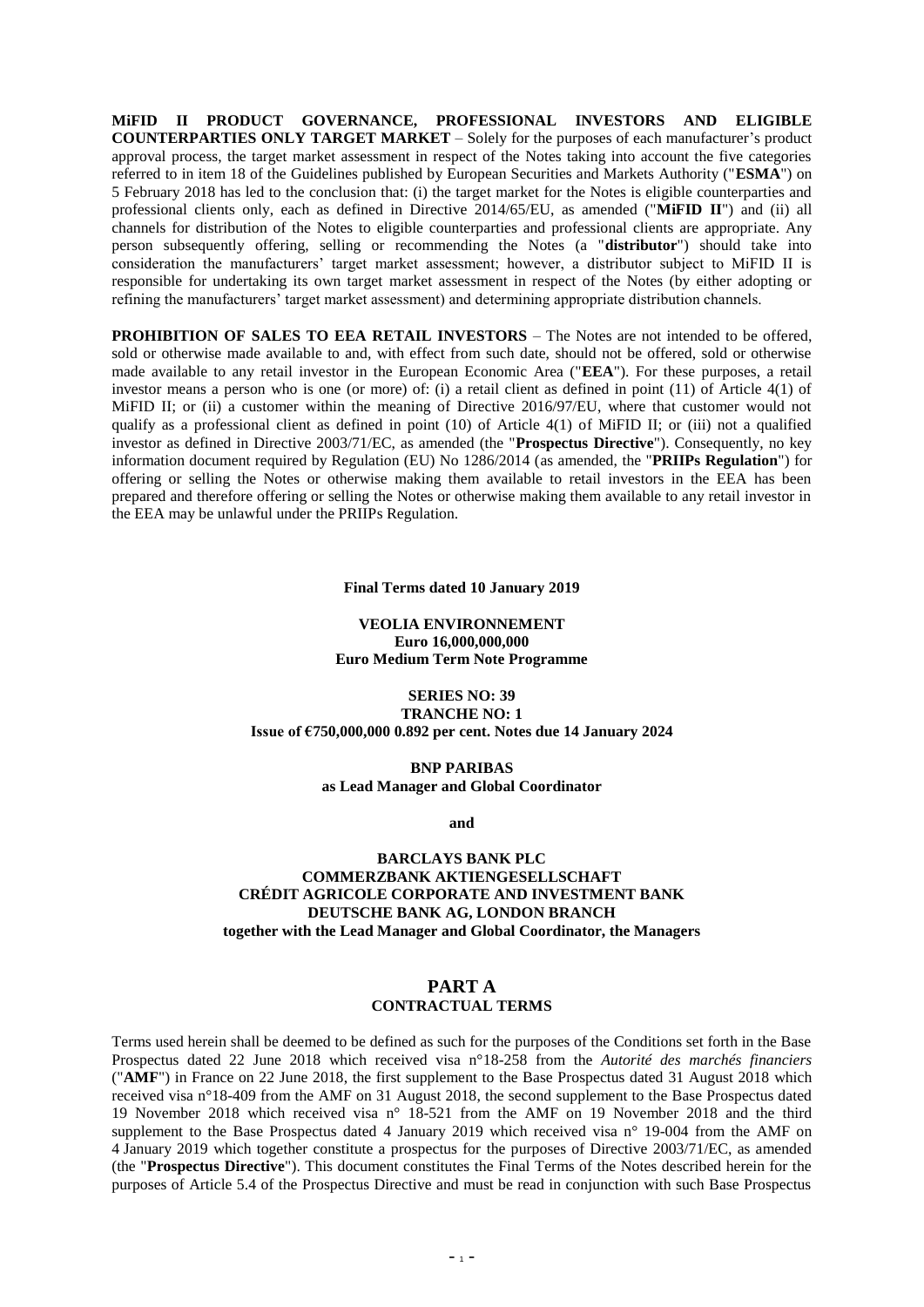as so supplemented. Full information on the Issuer and the offer of the Notes is only available on the basis of the combination of these Final Terms and the Base Prospectus. The Base Prospectus and the supplements to the Base Prospectus are available for viewing at the office of the Fiscal Agent or each of the Paying Agents and on the websites of (a) the AMF (www.amf-france.org) and (b) Veolia Environnement (the "**Issuer**") (www.finance.veolia.com) and copies may be obtained from Veolia Environnement, 30, rue Madeleine Vionnet, 93300 Aubervilliers, France.

| 1.  | (i)                             | Issuer:                                                               | Veolia Environnement                                                                                                                                                                             |
|-----|---------------------------------|-----------------------------------------------------------------------|--------------------------------------------------------------------------------------------------------------------------------------------------------------------------------------------------|
| 2.  | (i)                             | Series Number:                                                        | 39                                                                                                                                                                                               |
|     | (ii)                            | Tranche Number:                                                       | 1                                                                                                                                                                                                |
| 3.  |                                 | Specified Currency or Currencies:                                     | Euro (" $\epsilon$ ")                                                                                                                                                                            |
| 4.  |                                 | <b>Aggregate Nominal Amount:</b>                                      |                                                                                                                                                                                                  |
|     | (i)                             | Series:                                                               | €750,000,000                                                                                                                                                                                     |
|     | (ii)                            | Tranche:                                                              | €750,000,000                                                                                                                                                                                     |
| 5.  | (i)                             | <b>Issue Price:</b>                                                   | 100 per cent. of the Aggregate Nominal Amount                                                                                                                                                    |
| 6.  | <b>Specified Denominations:</b> |                                                                       | €100,000                                                                                                                                                                                         |
| 7.  | (i)                             | <b>Issue Date:</b>                                                    | 14 January 2019                                                                                                                                                                                  |
|     | (ii)                            | <b>Interest Commencement Date:</b>                                    | <b>Issue Date</b>                                                                                                                                                                                |
| 8.  | <b>Maturity Date:</b>           |                                                                       | 14 January 2024                                                                                                                                                                                  |
| 9.  | <b>Interest Basis:</b>          |                                                                       | 0.892 per cent. Fixed Rate                                                                                                                                                                       |
|     |                                 |                                                                       |                                                                                                                                                                                                  |
| 10. |                                 | Redemption/Payment Basis:                                             | Redemption at par                                                                                                                                                                                |
| 11. | Put/Call Option:                |                                                                       | Make Whole Redemption                                                                                                                                                                            |
|     |                                 |                                                                       | Clean-up Call Option                                                                                                                                                                             |
|     |                                 |                                                                       | <b>Residual Maturity Call Option</b>                                                                                                                                                             |
|     |                                 |                                                                       | (further particulars specified below)                                                                                                                                                            |
| 12. | (i)                             | Status of the Notes:                                                  | <b>Unsubordinated Notes</b>                                                                                                                                                                      |
|     | (ii)                            | Dates of corporate<br>authorisations<br>for<br>issuance of the Notes: | Decision of the <i>Conseil d'administration</i> of Veolia<br>Environmement dated 6 March 2018 and decision of<br>Chairman and CEO (Président Directeur<br>the<br>Général) dated 10 January 2019. |

# **PROVISIONS RELATING TO INTEREST (IF ANY) PAYABLE**

| 13. | <b>Fixed Rate Note Provisions</b> | Applicable |
|-----|-----------------------------------|------------|
|     |                                   |            |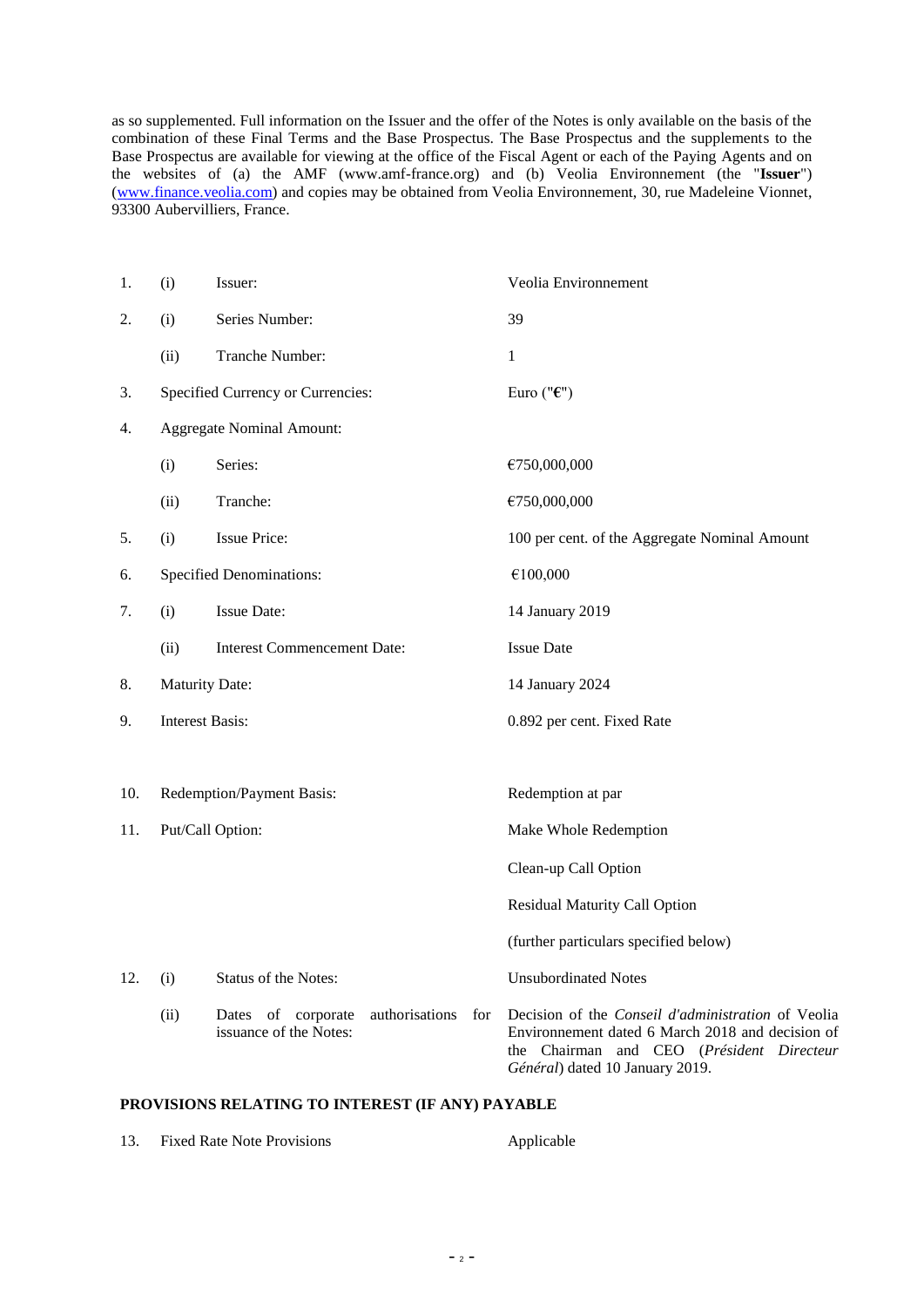|     | (i)                                                                            | Rate of Interest:                                                                     | 0.892 per cent. <i>per annum</i> payable annually in arrear                                                                                                                                                                                                                                                                                                                                                                                                                                                                                 |
|-----|--------------------------------------------------------------------------------|---------------------------------------------------------------------------------------|---------------------------------------------------------------------------------------------------------------------------------------------------------------------------------------------------------------------------------------------------------------------------------------------------------------------------------------------------------------------------------------------------------------------------------------------------------------------------------------------------------------------------------------------|
|     | (ii)                                                                           | <b>Interest Payment Dates:</b>                                                        | 14 January in each year commencing on 14 January<br>2020                                                                                                                                                                                                                                                                                                                                                                                                                                                                                    |
|     | (iii)                                                                          | <b>Fixed Coupon Amount:</b>                                                           | €892 per €100,000 in nominal amount.                                                                                                                                                                                                                                                                                                                                                                                                                                                                                                        |
|     | (iv)                                                                           | <b>Broken Amount:</b>                                                                 | Not Applicable                                                                                                                                                                                                                                                                                                                                                                                                                                                                                                                              |
|     | (v)                                                                            | Day Count Fraction:                                                                   | Actual/Actual - ICMA                                                                                                                                                                                                                                                                                                                                                                                                                                                                                                                        |
|     | (vi)                                                                           | <b>Determination Dates:</b>                                                           | 14 January in each year, from and including 14<br>January 2020                                                                                                                                                                                                                                                                                                                                                                                                                                                                              |
|     | (vii)                                                                          | <b>Business Day Convention:</b>                                                       | Following Business Day Convention                                                                                                                                                                                                                                                                                                                                                                                                                                                                                                           |
|     | (viii)                                                                         | <b>Business Centre:</b>                                                               | <b>TARGET</b> and Paris                                                                                                                                                                                                                                                                                                                                                                                                                                                                                                                     |
|     | (ix)                                                                           | Party responsible for calculating Interest<br>Amounts (if not the Calculation Agent): | Not Applicable                                                                                                                                                                                                                                                                                                                                                                                                                                                                                                                              |
| 14. | <b>Floating Rate Note Provisions</b>                                           |                                                                                       | Not Applicable                                                                                                                                                                                                                                                                                                                                                                                                                                                                                                                              |
| 15. | Zero Coupon Note Provisions                                                    |                                                                                       | Not Applicable                                                                                                                                                                                                                                                                                                                                                                                                                                                                                                                              |
| 16. | Fixed/Floating Rate Notes Provisions:                                          |                                                                                       | Not Applicable                                                                                                                                                                                                                                                                                                                                                                                                                                                                                                                              |
| 17. | Inflation Linked Notes – Provisions relating to CPI<br>or HICP Linked Interest |                                                                                       | Not Applicable                                                                                                                                                                                                                                                                                                                                                                                                                                                                                                                              |
|     |                                                                                | PROVISIONS RELATING TO REDEMPTION                                                     |                                                                                                                                                                                                                                                                                                                                                                                                                                                                                                                                             |
| 18. | Call Option                                                                    |                                                                                       | Not Applicable                                                                                                                                                                                                                                                                                                                                                                                                                                                                                                                              |
| 19. | Make-Whole Redemption (Condition 7.2.2)                                        |                                                                                       | Applicable                                                                                                                                                                                                                                                                                                                                                                                                                                                                                                                                  |
|     | (i)                                                                            | Notice period:                                                                        | As per Condition 7.2.2 (Make-Whole Redemption)                                                                                                                                                                                                                                                                                                                                                                                                                                                                                              |
|     | (ii)                                                                           | Parties to be notified (if other than set out in<br>Condition 7.2.2):                 | As per Condition 7.2.2 (Make-Whole Redemption)                                                                                                                                                                                                                                                                                                                                                                                                                                                                                              |
|     | (iii)                                                                          | Make Whole Redemption Margin:                                                         | $0.20$ per cent.                                                                                                                                                                                                                                                                                                                                                                                                                                                                                                                            |
|     | (iv)                                                                           | Make Whole Redemption Rate:                                                           | Means the average of the four $(4)$ quotations given<br>by the Reference Banks of the mid-market annual<br>yield to maturity of the Reference Bund on the<br>fourth (4th) business day in Paris preceding the<br>make whole redemption date at 11.00 a.m. (Central<br>European time ("CET")). If the Reference Bund is<br>no longer outstanding, a Similar Security will be<br>chosen by the Calculation Agent in its reasonable<br>judgement, at 11.00 a.m. CET on the fourth business<br>day in Paris preceding the make whole redemption |

date, quoted in writing by the Calculation Agent to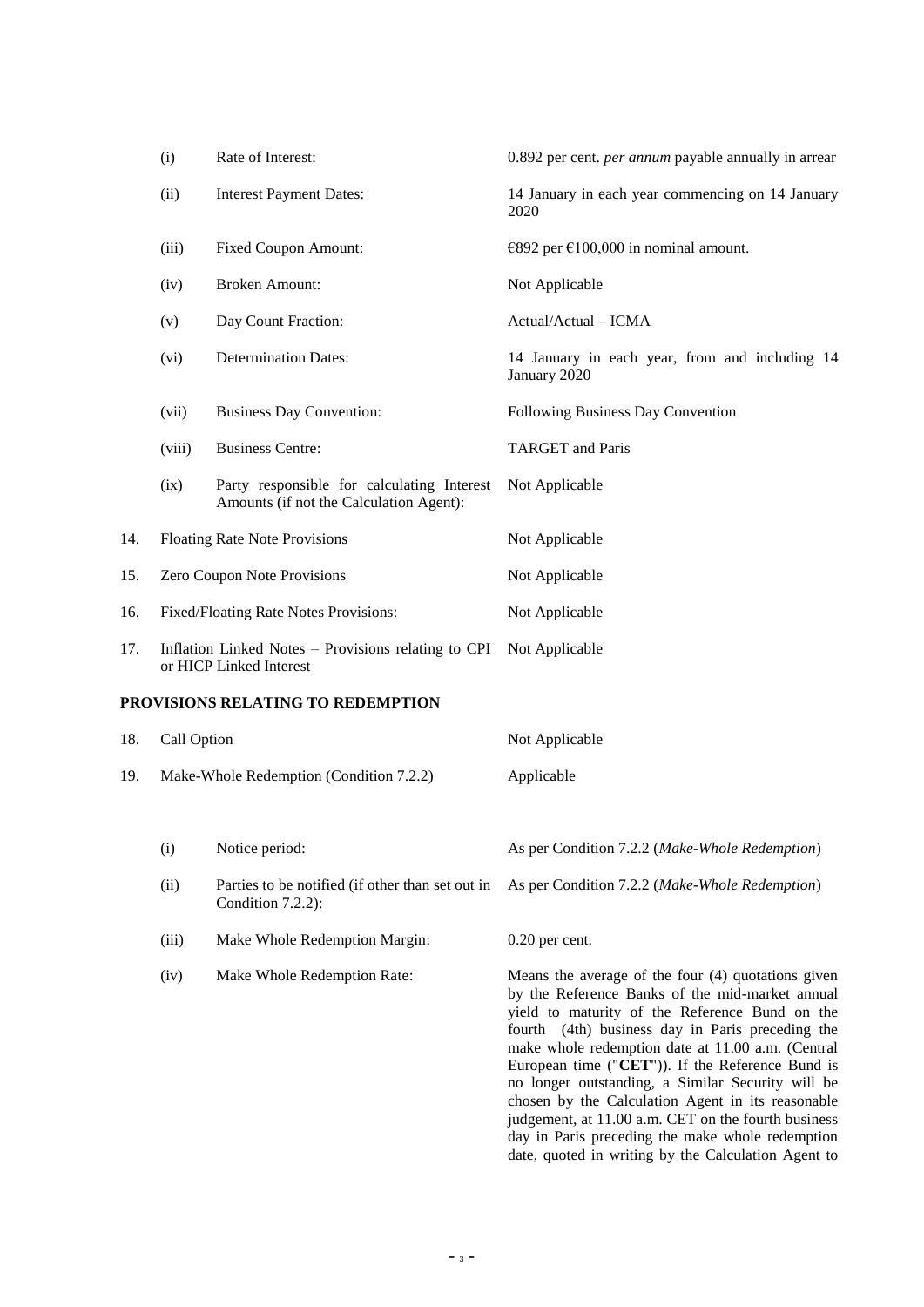the Issuer.

The Make Whole Redemption Rate will be notified by the Issuer in accordance with Condition 15 (*Notices*).

"**Calculation Agent**" means Société Générale.

"**Reference Bund**" means the Euro 0.00 per cent. German Federal Government Bond of Bundesrepublik Deutschland (*Bundesobligation*) due 13 October 2023, with ISIN DE0001141786.

"**Reference Banks**" means the four banks (that may include any of the Managers) selected by the Calculation Agent which are primary European government security dealers, and their respective successors, or market makers in pricing corporate bond issues.

"**Similar Security**" means a reference bond or reference bonds issued by the German Federal Government having an actual or interpolated maturity comparable with the remaining term of the Notes that would be used, at the time of selection and in accordance with customary financial practice, in pricing new issues of corporate debt securities of comparable maturity to the remaining term of the Notes.

(v) If redeemable in part:

|     |                                                 |                | Minimum nominal amount to be<br>redeemed:                                                                      | Not Applicable                        |
|-----|-------------------------------------------------|----------------|----------------------------------------------------------------------------------------------------------------|---------------------------------------|
|     |                                                 |                | Maximum nominal amount to be<br>redeemed:                                                                      | Not Applicable                        |
| 20. |                                                 |                | Clean-up Call Option (Condition 7.2.3)                                                                         | Applicable                            |
| 21. | Residual Maturity Call Option (Condition 7.2.4) |                |                                                                                                                | Applicable                            |
|     | (i)                                             |                | Initial Residual Maturity Call Option Date:                                                                    | 14 October 2023                       |
|     | (ii)                                            | Notice period: |                                                                                                                | As per the Conditions                 |
| 22. | Put Option                                      |                |                                                                                                                | Not Applicable                        |
| 23. | Final Redemption Amount of each Note            |                |                                                                                                                | $€100,000$ per Specified Denomination |
|     |                                                 |                | Inflation Linked Notes – Provisions relating to the<br><b>Final Redemption Amount:</b>                         | Not Applicable                        |
| 24. | <b>Early Redemption Amount</b>                  |                |                                                                                                                |                                       |
|     | (i)                                             |                | Early Redemption Amounts of each Note<br>payable on redemption for taxation reasons<br>or an event of default: | As per the Conditions                 |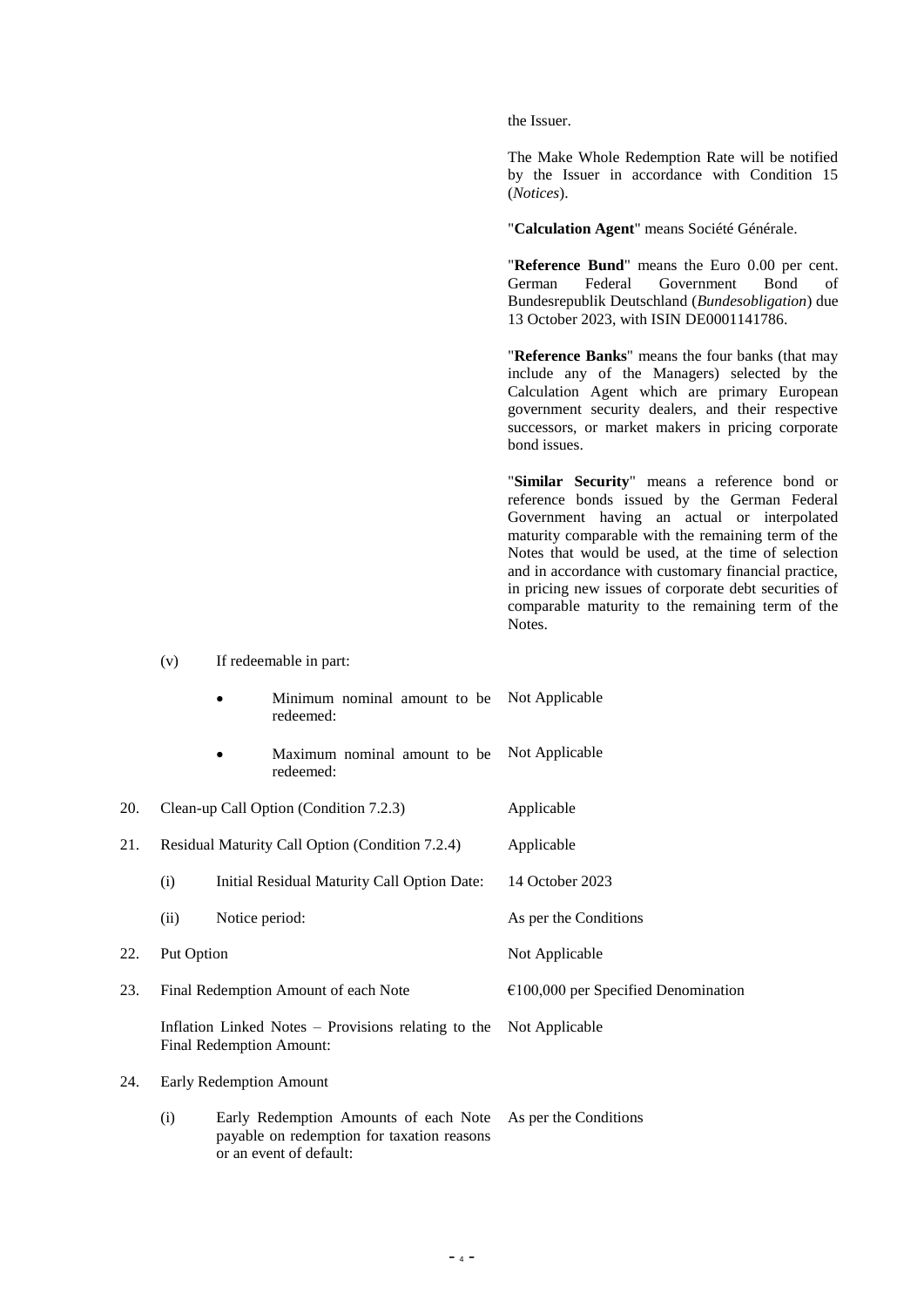| (i)                                                                                            | Redemption for taxation reasons permitted<br>on calendar days other than Interest<br><b>Payment Dates:</b> | Yes |
|------------------------------------------------------------------------------------------------|------------------------------------------------------------------------------------------------------------|-----|
| (iii)                                                                                          | Unmatured Coupons to become void upon Not Applicable<br>early redemption (Bearer Notes only):              |     |
| Inflation Linked Notes – Provisions relating to the Not Applicable<br>Early Redemption Amount: |                                                                                                            |     |

# **GENERAL PROVISIONS APPLICABLE TO THE NOTES**

| Form of Notes:<br>25. |                |                                                                                                 | <b>Dematerialised Notes</b>                                                                                  |
|-----------------------|----------------|-------------------------------------------------------------------------------------------------|--------------------------------------------------------------------------------------------------------------|
|                       | (i)            | Form of Dematerialised Notes:                                                                   | Dematerialised Bearer Notes (au porteur)                                                                     |
|                       | (ii)           | <b>Registration Agent:</b>                                                                      | Not Applicable                                                                                               |
|                       | (iii)          | Temporary Global Certificate:                                                                   | Not Applicable                                                                                               |
|                       | (iv)           | Materialised Note Agent:                                                                        | Not Applicable                                                                                               |
|                       | (v)            | Applicable TEFRA exemption:                                                                     | Not Applicable                                                                                               |
| 26.                   | Identification | information<br>of<br>Noteholders<br>as<br>provided by Condition 2.1:                            | Applicable                                                                                                   |
| 27.                   |                | Financial Centres relating to payment dates:                                                    | <b>TARGET</b> and Paris                                                                                      |
| 28.                   | mature):       | Talons for future Coupons to be attached to<br>Definitive Notes (and dates on which such Talons | No                                                                                                           |
| 29.                   |                | Redenomination,<br>renominalisation<br>and<br>reconventioning provisions:                       | Not Applicable                                                                                               |
| 30.                   |                | Consolidation provisions:                                                                       | Not Applicable                                                                                               |
| 31.                   | Masse:         |                                                                                                 | Name and address of the Representative:                                                                      |
|                       |                |                                                                                                 | Aether Financial Services S.N.C<br>36, rue de Monceau<br>75008 Paris<br>France                               |
|                       |                |                                                                                                 | E-mail: agency@aetherfs.com                                                                                  |
|                       |                |                                                                                                 | The<br>Representative<br>will<br>receive<br>annual<br>an<br>remuneration of $\epsilon$ 400 (excluding taxes) |
| 32.                   |                | Prohibition of Sales to EEA Retail Investors:                                                   | Applicable                                                                                                   |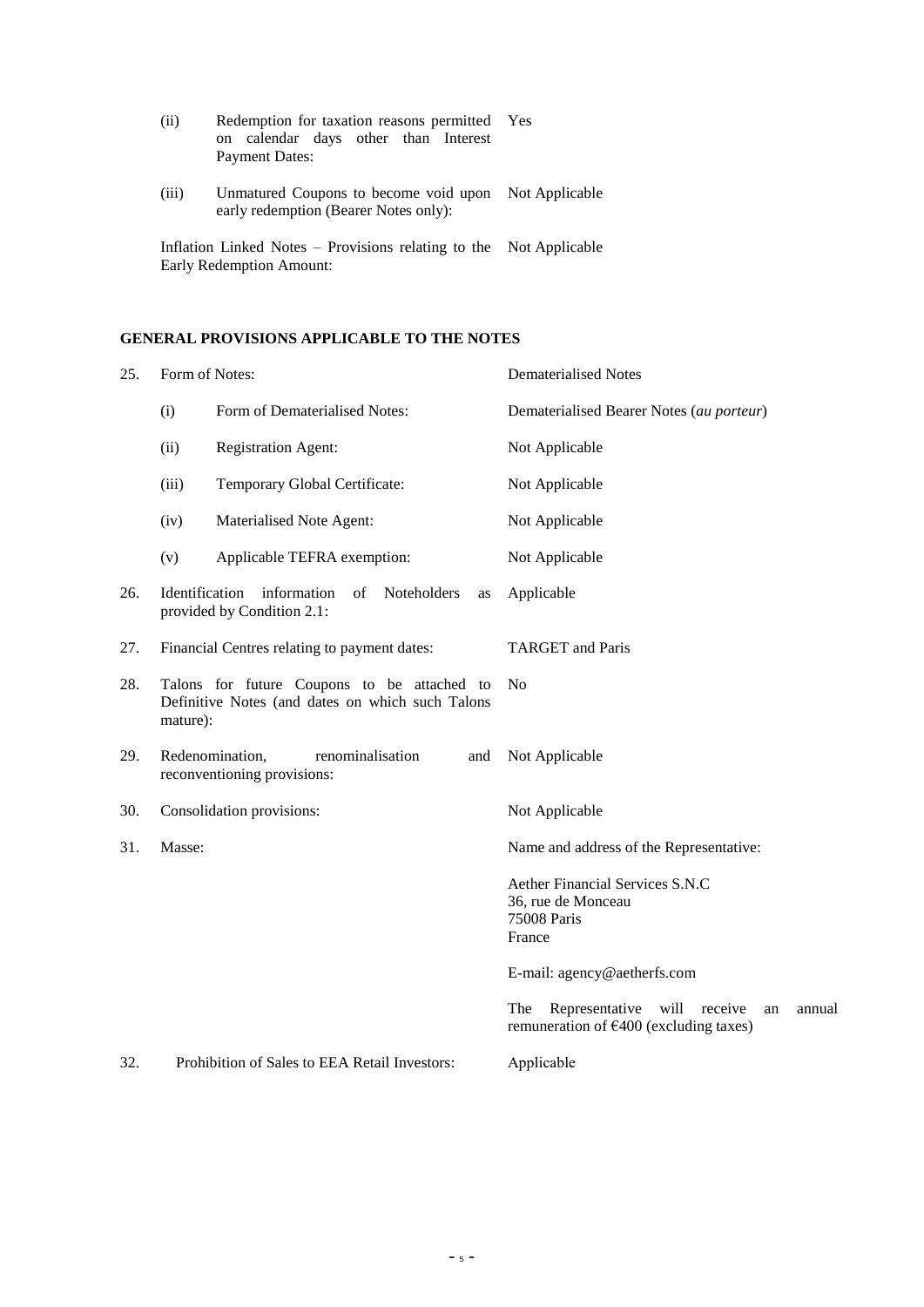# **LISTING AND ADMISSION TO TRADING APPLICATION**

These Final Terms comprise the final terms required to list and have admitted to trading the issue of Notes described herein pursuant to the Euro 16,000,000,000 Euro Medium Term Note Programme of the Issuer.

# **RESPONSIBILITY**

The Issuer accepts responsibility for the information contained in these Final Terms.

Signed on behalf of Veolia Environnement:

Duly represented by: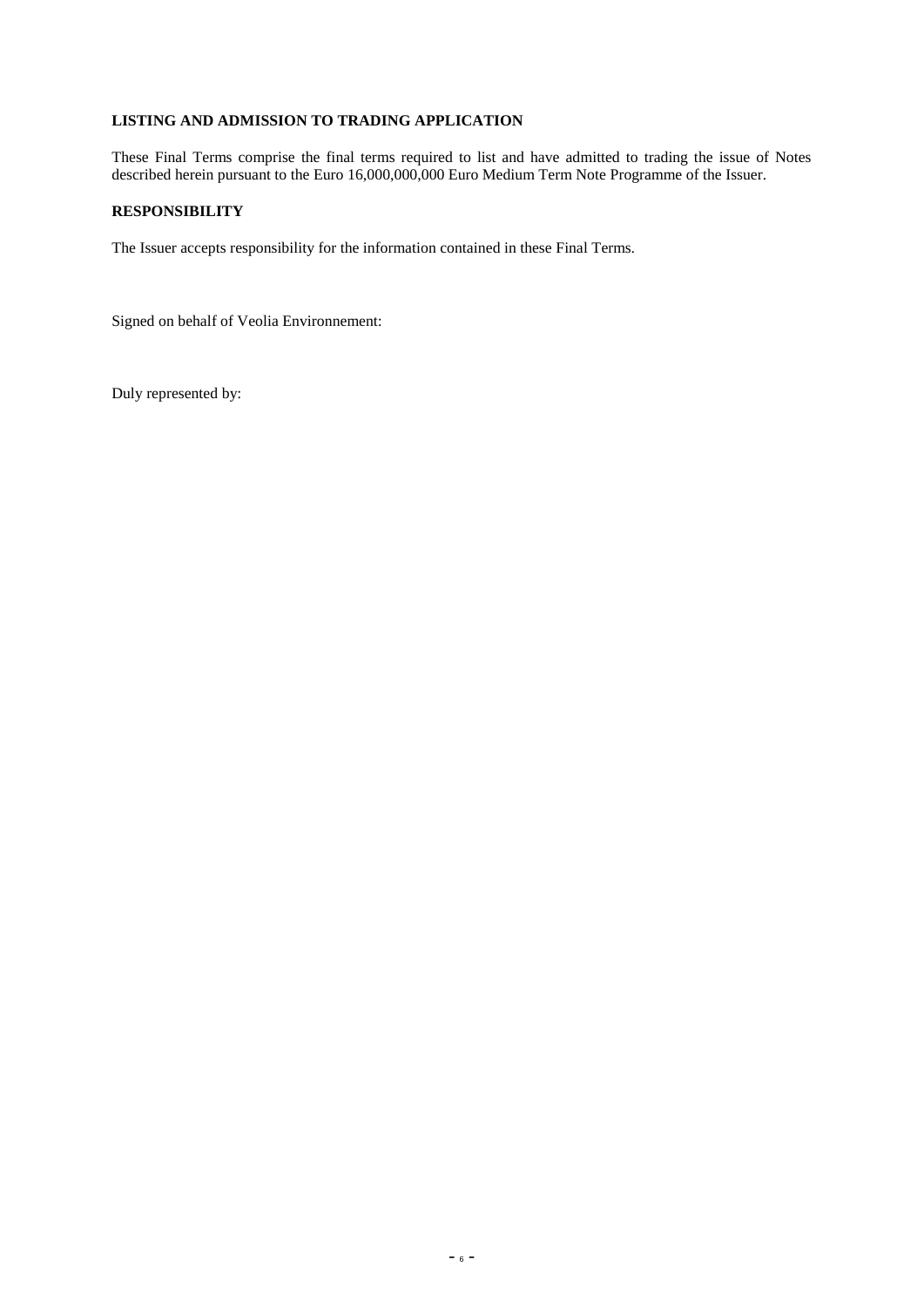## **PART B OTHER INFORMATION**

#### 1. **Listing**

- (i) Listing and admission to trading: Application is expected to be made by the Issuer (or on its behalf) for the Notes to be admitted to trading on Euronext Paris with effect from the Issue Date.
- (ii) Estimate of total expenses related to admission to trading:  $€9,450$  (including AMF fees)

## 2. **Ratings**

The Notes to be issued are expected to be rated:

S&P: BBB

Moody's: Baa1

Each of S&P Global Ratings Europe Limited ("**S&P**") and Moody's Investors Services Ltd ("**Moody's**") is established in the European Union and registered under Regulation (EC) No 1060/2009, as amended (the "**CRA Regulation**"). As such, each of S&P and Moody's is included in the list of credit rating agencies published on the website of the European Securities and Markets Authority (https://www.esma.europa.eu/supervision/credit-rating-agencies/risk) in accordance with the CRA Regulation.

#### 3. **Interests of natural and legal persons involved in the issue**

Save for the Managers, so far as the Issuer is aware, no person involved in the offer of the Notes has an interest material to the offer.

# 4. **Third party information and statement by experts and declarations of any interest**

Not Applicable.

# 5. **Yield**

Indication of yield: 0.892 per cent. *per annum*

Not Applicable

The yield is calculated at the Issue Date on the basis of the Issue Price. It is not an indication of future yield.

#### 6. **Placing and Underwriting**

Name and address of the co-ordinator of the global offer and of single parts of the offer and, to the extend known to the issuer or to the offeror, of the placers in the various countries where the offer takes place:

Name and address of any paying agents and depository agents in each country Not Applicable

Entities agreeing to underwrite the issue on a firm commitment basis, Not Applicable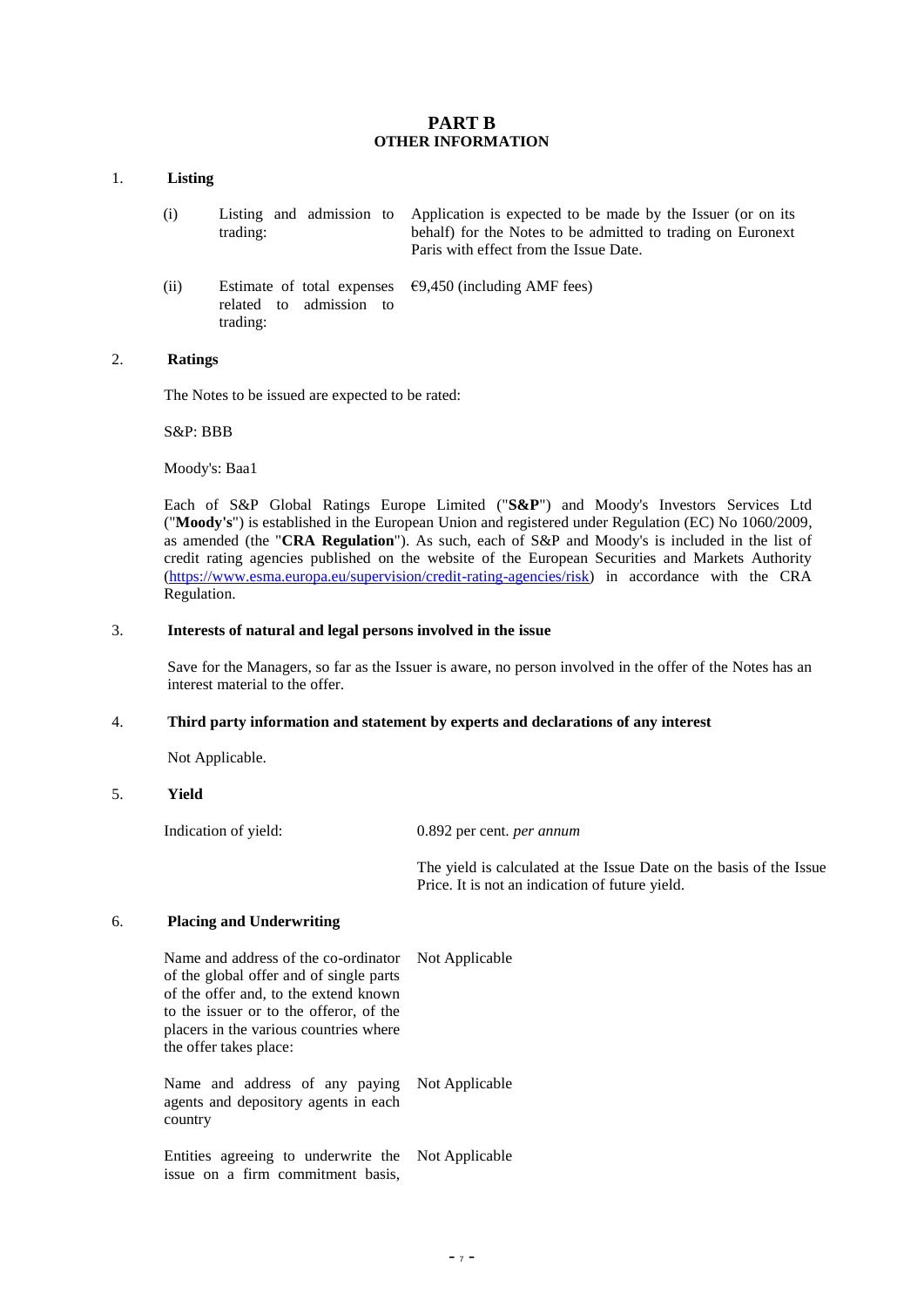and entities agreeing to place the issue without a firm commitment or under "best efforts" agreements. Where not all of the issue is underwritten, a statement of the portion not covered:

# 7. **Operational Information**

8. **Distribution**

| <b>ISIN Code:</b>                                                                                                                      |                                                                      | FR0013394681                                                                                                                                                         |
|----------------------------------------------------------------------------------------------------------------------------------------|----------------------------------------------------------------------|----------------------------------------------------------------------------------------------------------------------------------------------------------------------|
| Common Code:                                                                                                                           |                                                                      | 193514022                                                                                                                                                            |
|                                                                                                                                        | Legal Entity Identifier (LEI):                                       | 969500LENY69X51OOT31                                                                                                                                                 |
| Depositaries:                                                                                                                          |                                                                      |                                                                                                                                                                      |
| (i)                                                                                                                                    | Euroclear France to act as<br>Central Depositary:                    | Yes                                                                                                                                                                  |
| (ii)                                                                                                                                   | Common<br>depositary<br>for<br>Euroclear and Clearstream:            | No                                                                                                                                                                   |
| Any clearing systems other than<br>Euroclear and Clearstream and the<br>relevant identification number(s):                             |                                                                      | Not Applicable                                                                                                                                                       |
| Delivery:                                                                                                                              |                                                                      | Delivery against payment                                                                                                                                             |
| Names and addresses of initial Paying<br>Agents:                                                                                       |                                                                      | Société Générale<br>32, rue du Champ de Tir CS 30812<br>44308 Nantes Cedex 3<br>France                                                                               |
| Names and addresses of additional<br>Paying Agents (if any):                                                                           |                                                                      | Not Applicable                                                                                                                                                       |
| The aggregate principal amount of<br>Notes issued has been translated into<br>Euro at the rate of [ $\bullet$ ] producing a<br>sum of: |                                                                      | Not Applicable                                                                                                                                                       |
|                                                                                                                                        | <b>Distribution</b>                                                  |                                                                                                                                                                      |
| (i)                                                                                                                                    | Method of distribution                                               | Syndicated                                                                                                                                                           |
| (ii)                                                                                                                                   | If<br>syndicated,<br>οf<br>names<br>Managers:                        | <b>Barclays Bank PLC</b><br><b>BNP</b> Paribas<br>Commerzbank Aktiengesellschaft<br>Crédit Agricole Corporate and Investment Bank<br>Deutsche Bank AG, London Branch |
| (iii)                                                                                                                                  | Subscription<br>Date<br>οf<br>Agreement:                             | 10 January 2019                                                                                                                                                      |
| (iv)                                                                                                                                   | Stabilising<br>Manager<br>(including<br>addresses)<br>(i f)<br>any): | Not Applicable                                                                                                                                                       |